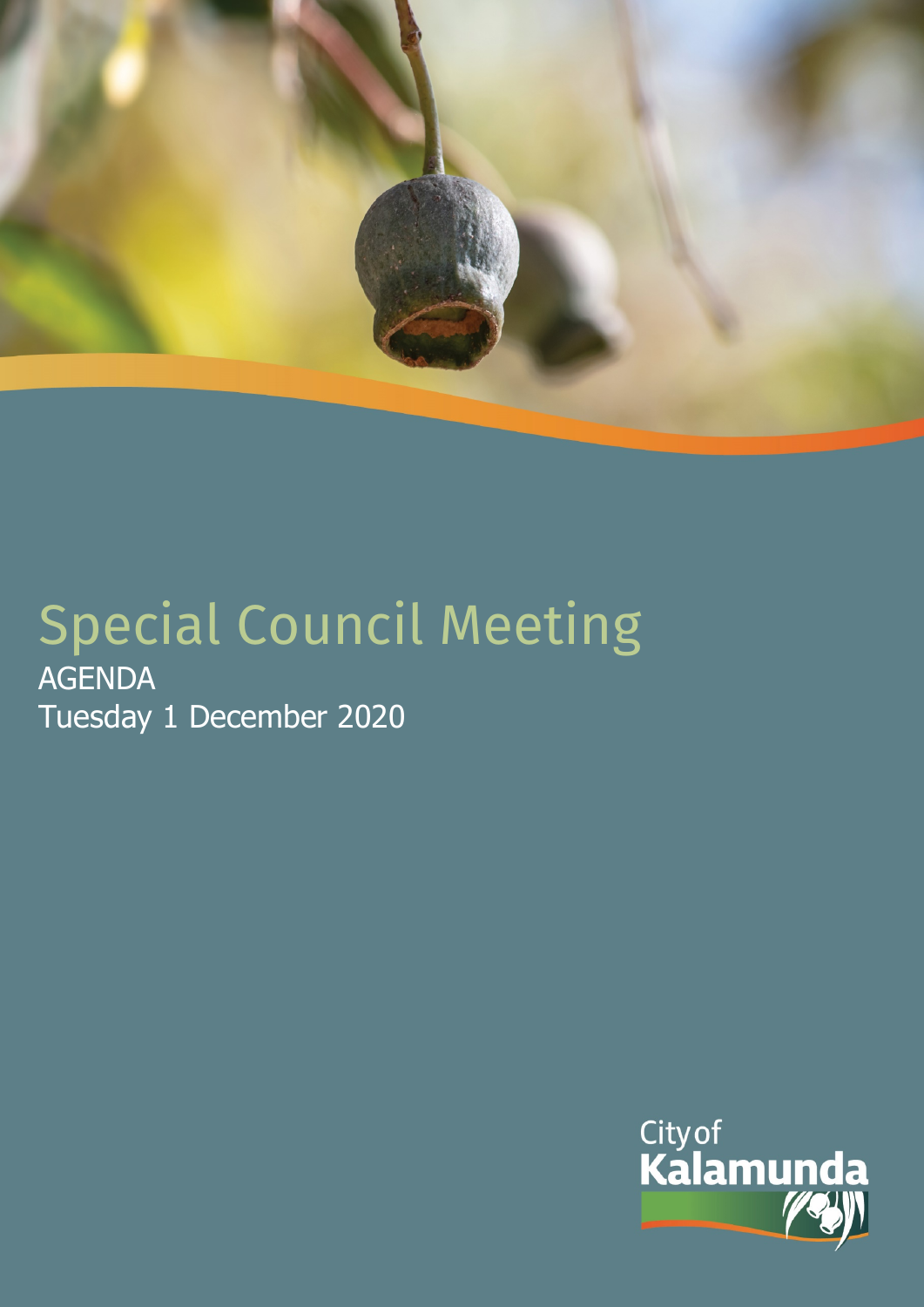#### **NOTICE OF MEETING SPECIAL COUNCIL MEETING**

Dear Councillors

Notice is hereby given that a Special Meeting of Council will be held in the Council Chambers, Administration Centre, 2 Railway Road, Kalamunda on **Tuesday 1 December 2020 at 7:15pm**.

Rhonda Hardy **Chief Executive Officer** 26 November 2020

|                    | <b>Our Vision</b>                                                                                                                                |                   |
|--------------------|--------------------------------------------------------------------------------------------------------------------------------------------------|-------------------|
|                    | <b>Connected Communities, Valuing Nature</b><br>and Creating our Future Together                                                                 |                   |
| <b>Core Values</b> |                                                                                                                                                  |                   |
| each other.        | Service We deliver excellent service by actively engaging and listening to                                                                       |                   |
|                    | Respect We trust and respect each other by valuing our differences,<br>communicating openly and showing integrity in all we do.                  |                   |
|                    | Diversity We challenge ourselves by keeping our minds open and looking for all<br>possibilities and opportunities.                               |                   |
|                    | Ethics We provide honest, open, equitable and responsive leadership by<br>demonstrating high standards of ethical behaviour.                     |                   |
|                    | <b>Aspirational Values</b>                                                                                                                       |                   |
|                    | Creativity We create and innovate to improve all we do.                                                                                          |                   |
| and bright future. | Courage We make brave decisions and take calculated risks to lead us to a bold                                                                   |                   |
|                    | Prosperity We will ensure our District has a robust economy through a mixture of<br>industrial, commercial, service and home based enterprises.  |                   |
|                    | Harmony We will retain our natural assets in balance with our built environment.                                                                 |                   |
|                    | Our simple guiding principle will be to ensure everything<br>we do will make Kalamunda socially, environmentally and<br>economically sustainable |                   |
|                    | kalamunda.wa.gov.au                                                                                                                              | Cityof<br>Kalamur |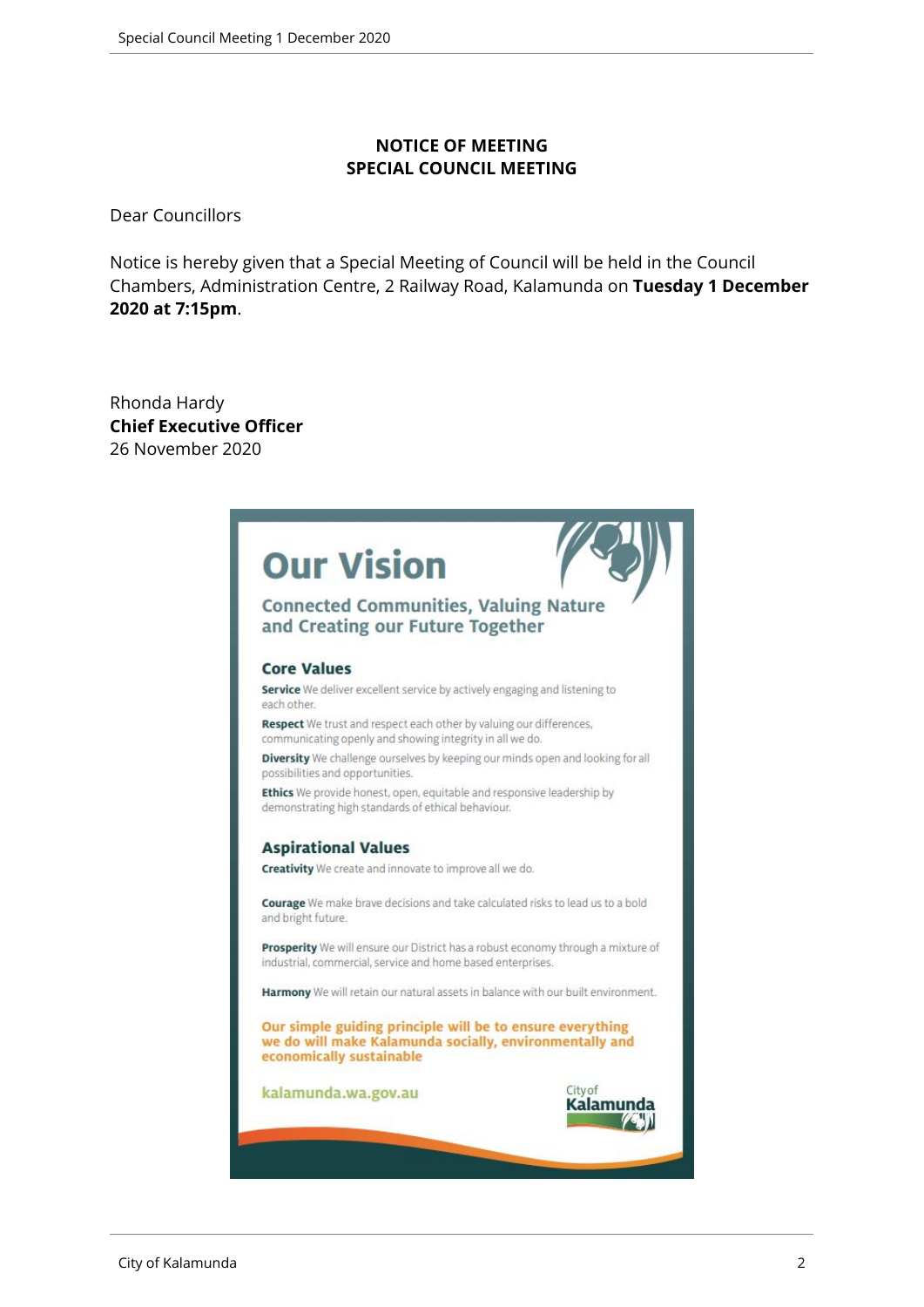#### **INFORMATION FOR THE PUBLIC ATTENDING COUNCIL MEETINGS**

Welcome to this evening's meeting. The following information is provided on the meeting and matters which may affect members of the public.

If you have any queries related to procedural matters, please contact a member of staff.

#### **Special Council Meetings – Procedures**

- 1. Council Meetings are open to the public, except for Confidential Items listed on the Agenda.
- 2. Members of the public who are unfamiliar with meeting proceedings are invited to seek advice prior to the meeting from a City Staff Member.
- 3. Members of the public are able to ask questions at a Special Council Meeting during Public Question Time on matters relating to the functions of this meeting.
- 4. To facilitate the smooth running of the meeting, silence is to be observed in the public gallery at all times except for Public Question Time.
- 5. All other arrangements are in general accordance with Council's Standing Orders, the Policies and decision of the City or Council.

#### **Acknowledgement of Traditional Owners**

We wish to acknowledge the traditional custodians of the land we are meeting on, the Whadjuk Noongar people. We wish to acknowledge their Elders' past, present and future and respect their continuing culture and the contribution they make to the life of this City and this Region.

# **Emergency Procedures**

**Please view the position of the Exits, Fire Extinguishers and Outdoor Assembly Area as displayed on the wall of Council Chambers.**

**In case of an emergency follow the instructions given by City Personnel.** 

**We ask that you do not move your vehicle as this could potentially block access for emergency services vehicles.** 

**Please remain at the assembly point until advised it is safe to leave.**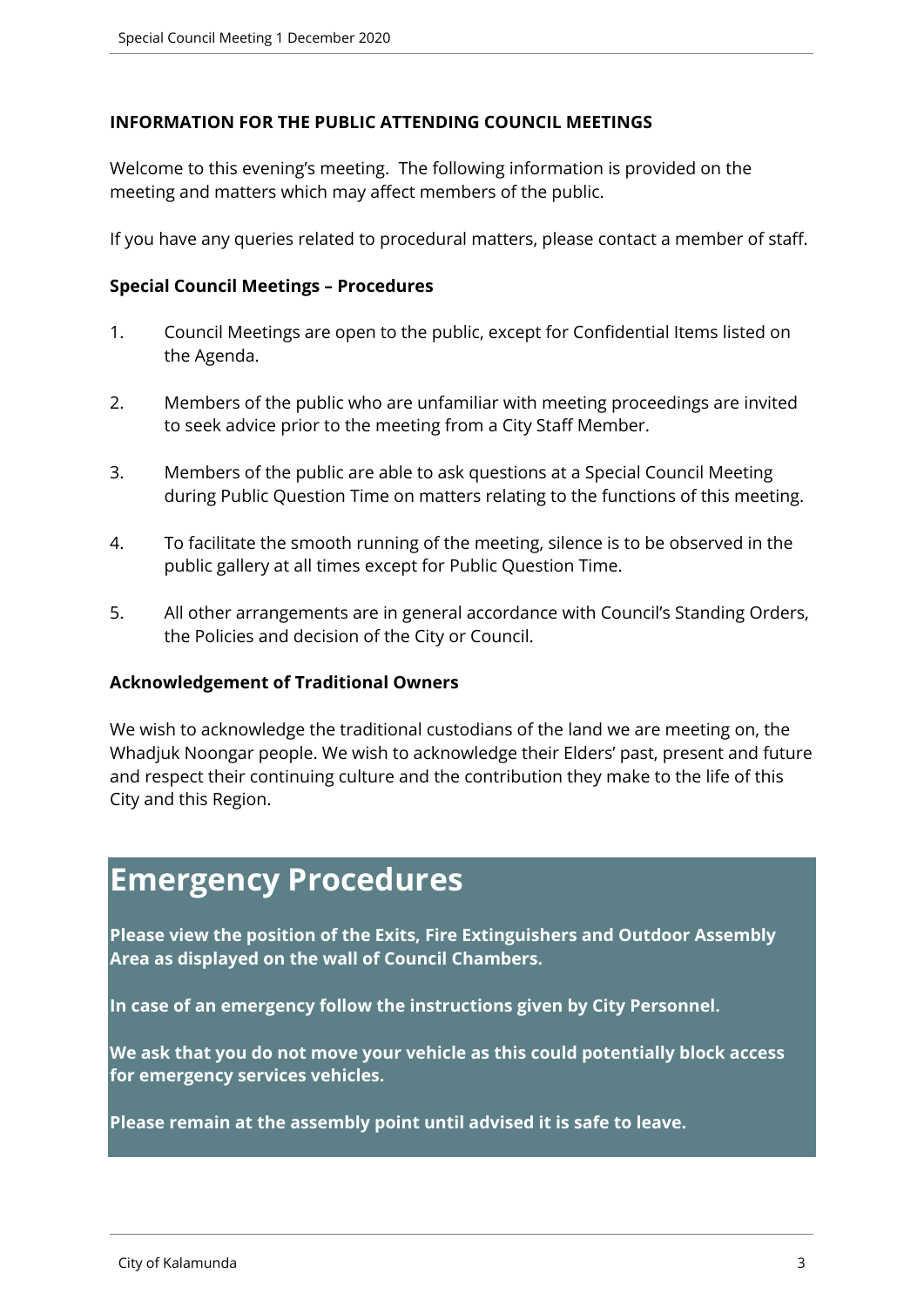### **INDEX**

| 7. |  |
|----|--|
| 8. |  |
|    |  |
|    |  |
|    |  |
|    |  |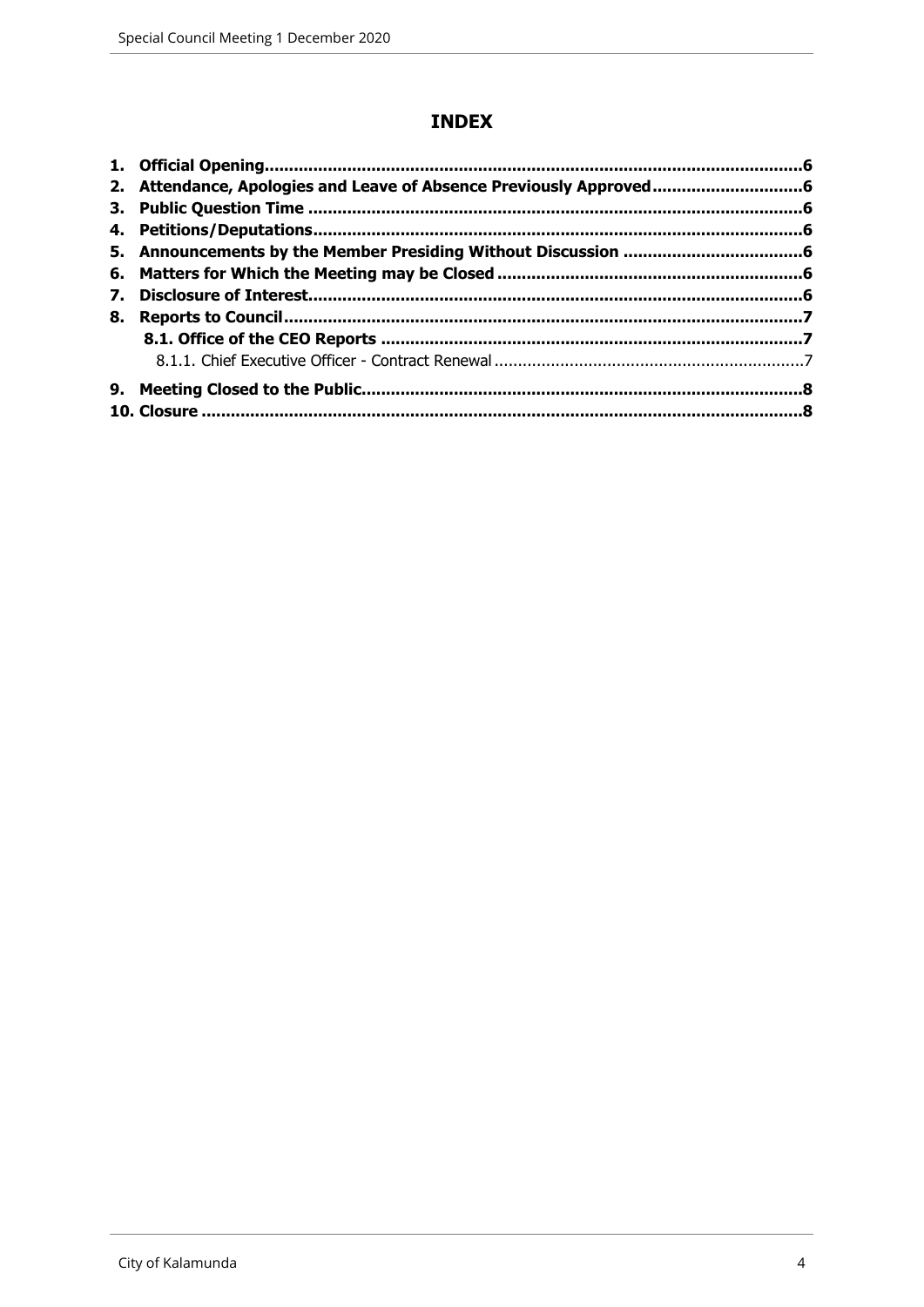#### <span id="page-4-0"></span>**1. Official Opening**

#### <span id="page-4-1"></span>**2. Attendance, Apologies and Leave of Absence Previously Approved**

#### <span id="page-4-2"></span>**3. Public Question Time**

*A period of not less than 15 minutes is provided to allow questions from the gallery on matters relating to the functions of this meeting. For the purposes of Minuting, these questions and answers will be summarised.*

- <span id="page-4-3"></span>**4. Petitions/Deputations**
- <span id="page-4-4"></span>**5. Announcements by the Member Presiding Without Discussion**
- <span id="page-4-5"></span>**6. Matters for Which the Meeting may be Closed**

#### <span id="page-4-6"></span>**7. Disclosure of Interest**

#### **7.1. Disclosure of Financial and Proximity Interests**

- a. Members must disclose the nature of their interest in matter to be discussed at the meeting. (Section 5.56 of the *Local Government Act 1995*.)
- b. Employees must disclose the nature of their interest in reports or advice when giving the report or advice to the meeting. (Section 5.70 of the *Local Government Act 1995*.)

#### **7.2. Disclosure of Interest Affecting Impartiality**

a. Members and staff must disclose their interest in matters to be discussed at the meeting in respect of which the member or employee had given or will give advice.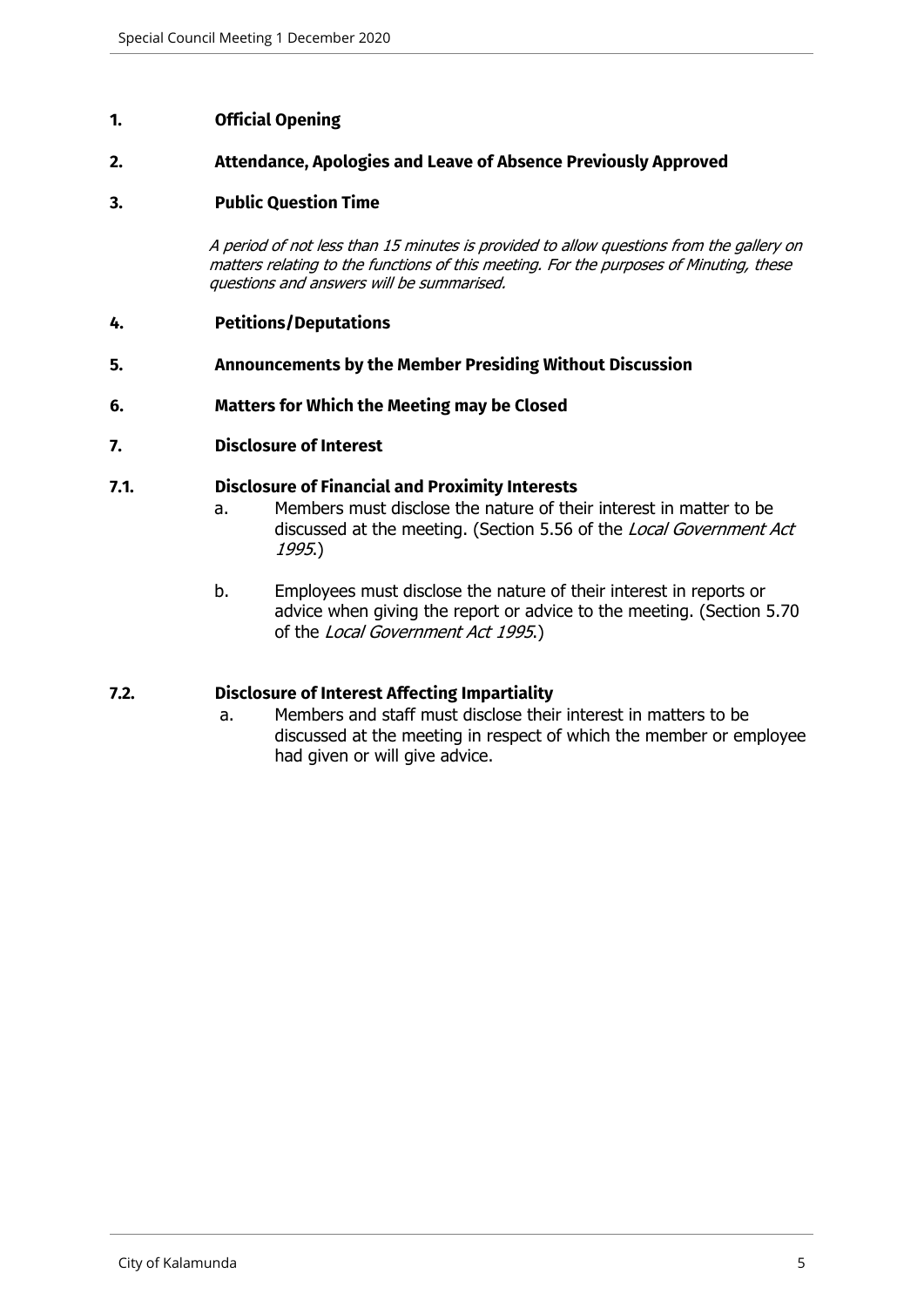#### <span id="page-5-0"></span>**8. Reports to Council**

#### <span id="page-5-1"></span>**8.1. Office of the CEO Reports**

#### <span id="page-5-2"></span>**8.1.1. Chief Executive Officer - Contract Renewal**

#### *Declaration of financial / conflict of interests to be recorded prior to dealing with each item.*

Reason for Confidentiality: *Local Government Act 1995 (WA) Section 5.23 (2) (a) - "a matter affecting an employee or employees."*

| Previous Items<br>Directorate<br><b>Business Unit</b> | SCM 222/2020; OCM 248/2020<br>Office of the CEO<br>Human Resources & Governance & Legal<br>Services |
|-------------------------------------------------------|-----------------------------------------------------------------------------------------------------|
| File Reference<br>Applicant<br>Owner                  |                                                                                                     |
| Attachments                                           | Nil                                                                                                 |

**Provided under separate cover.**